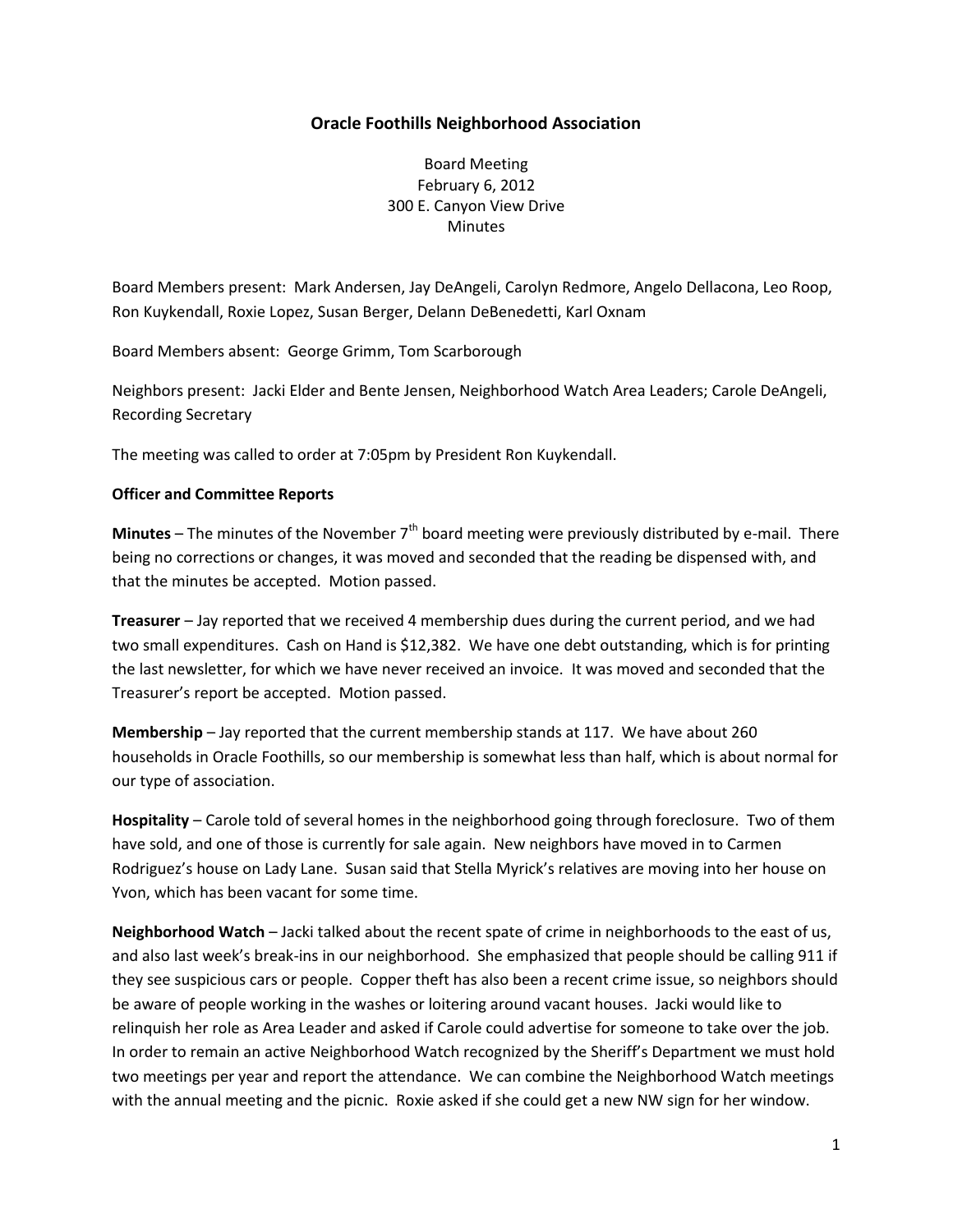Carole has some and will bring one to her and anyone else who needs one. Ron suggested that Carole could do an article on Neighborhood Watch to get people more attuned and interested. She has done several of these in the past, but will do another.

### **Old Business**

**Dumpster Day** – will be held on March 10 in the wash on Agave Drive from 8:30 until the dumpster is full. Karl, Jay and Mark will assist with the loading.

**Streets** – There was a discussion about the sad state of our streets and the possibility of filling the potholes ourselves. Jay said he could get some paving material and with some helpers could fill the potholes. Directors were of the opinion that OFNA should not be involved in street repair, but that we could let people know they could purchase the fill and do the job themselves in the area around their house.

**Signs** – At the last meeting, Roxie had suggested that we add a TODAY sign to the meeting/picnic signs to make people more aware of the day of the event. Carole will send her the information on our signmaker and Roxie will arrange to have the signs made. Angelo said he cleaned the signs and is making them work for now.

**Elderly Neighbors** – As agreed at the last meeting, Carole put together a list of elderly neighbors who might appreciate a visit from other neighbors. Bente asked to add Betzy Clarkson to the list. The updated list is attached to these minutes. Carole suggested that if one of these ladies live near board members that they try to occasionally check in/visit with them.

## **New Business**

**Day Care and Barking Dogs** – Susan said that the rental in the wash on Yvon is apparently running a day care facility. They also have dogs that bark constantly. Carole said she would send Susan the name of the property owner so that Susan could contact her.

**Next Meeting** – The next meeting will be held on June  $4<sup>th</sup>$  at 7pm at the home of Bente Jensen, 171 E. Yvon Drive.

There being no further business, the meeting was adjourned at 8:25pm.

Carole DeAngeli Recording Secretary